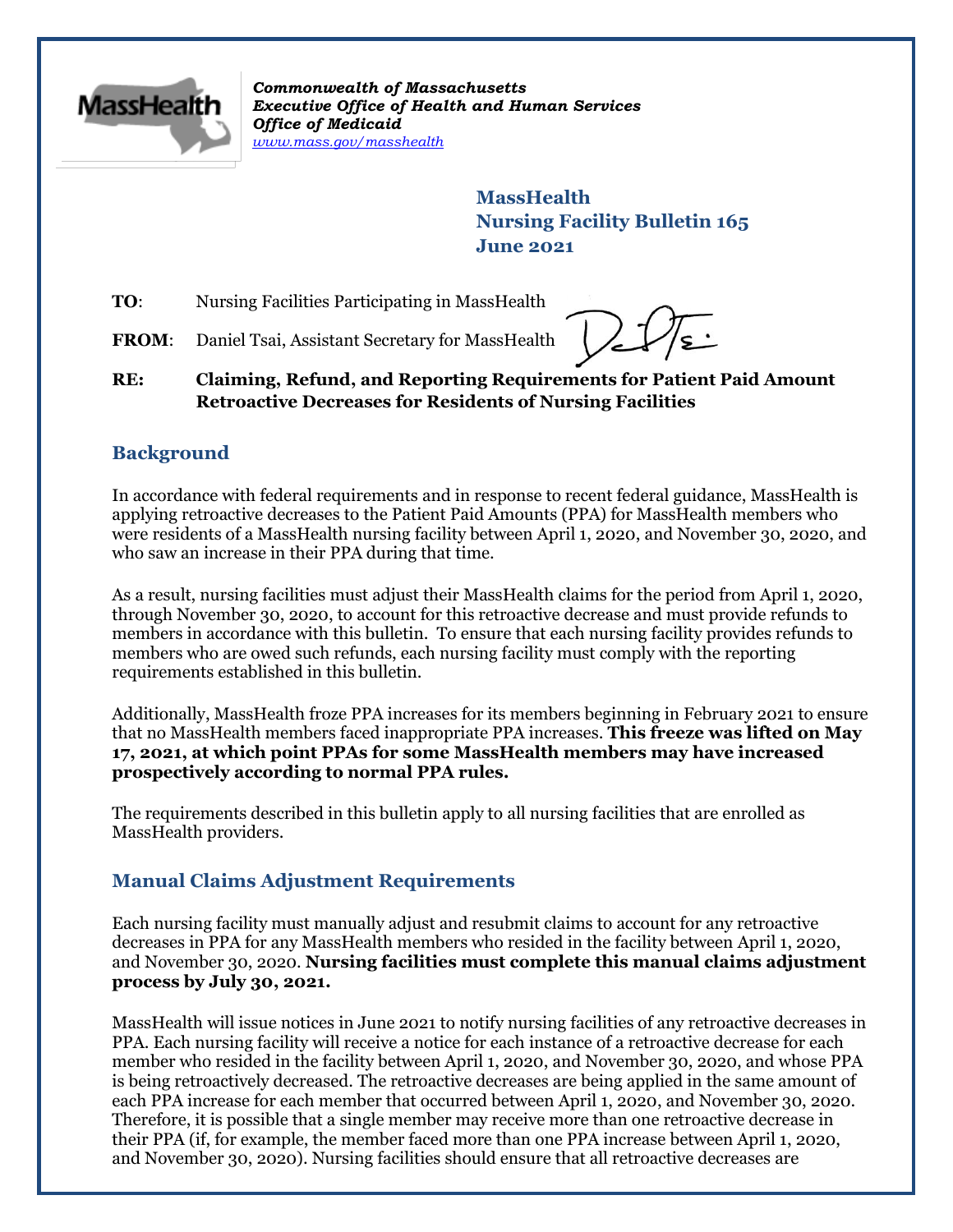**MassHealth Nursing Facility Bulletin 165 June 2021 Page 2 of 5**

accounted for when adjusting their claims and resubmitting them to MassHealth. Facilities should receive payments reflecting their adjusted claims approximately one month after their adjusted claims submission. MassHealth will issue detailed instructions for nursing facilities to follow when manually adjusting their claims to account for the retroactive PPA decreases.

#### **Resident PPA Refund Requirements**

**Each nursing facility must provide all required refunds to affected residents, reflecting the retroactive decreases to PPA, by August 30, 2021.** The refund for each affected resident should equal the total amount of a resident's PPA increases during the period from April 1, 2020, and November 30, 2020, that were actually paid by the resident or their representatives.

Nursing facilities may place refunded PPA funds into members' personal needs accounts (PNA), as long as the facility is in compliance with the PNA provisions under 130 CMR 456.601 through 456.615. If a resident who is owed a refund or their representative requests the nursing facility to deposit or provide the funds in a different manner, the nursing facility should work with the resident or their representative to provide the funds in the manner requested to the extent possible.

For members who resided at a nursing facility between April 1, 2020, and November 30, 2020, and are owed a refund for that time period but who have since been transferred or discharged or who are now deceased, nursing facilities should follow the rules established under 130 CMR 456.423: *Patient-Paid Amount*. However, if the former resident or their representative requests the facility to deposit or provide the funds directly to the former resident or their representative, nursing facilities should work with the former resident or their representative to provide the funds in the manner requested to the extent possible. Nursing facilities must make every effort to locate former residents or their representatives to ensure funds are returned to the former resident or their estate. If a facility has made every effort and cannot locate a discharged resident or a discharged resident's representative, the funds should be treated in the same manner as PNA funds under 130 CMR 456.614(B).

Nursing facilities that do not have sufficient funds to provide PPA refunds by August 30, 2021, may request an advance payment from MassHealth. **Facilities must request the advance payment by July 1, 2021, to receive the advance payment by mid-July, or by August 1, 2021, to receive the advance payment by mid-August.** MassHealth will reconcile these advance payments by retaining an amount equal to the advance payment from the claims adjustment payments processed by MassHealth based on the claims adjustments submitted or, if necessary, from claims processed on or after September 1, 2021.

### **PPA Refund Reporting Requirements**

To ensure that all members who are owed a refund due to the retroactive PPA decreases described in this bulletin receive said refund, all nursing facilities must submit a PPA Refund Report to the Center for Health Information Analysis (CHIA) via the CHIA submissions web portal by September 30, 2021. The submitted PPA Refund Report must include all information requested in the PPA Refund Report template, which will include, but is not limited to:

 The members who resided at the facility at any point between April 1, 2020, and November 30, 2020, who received a PPA refund from the facility, and the total amount of the refund actually paid to the member;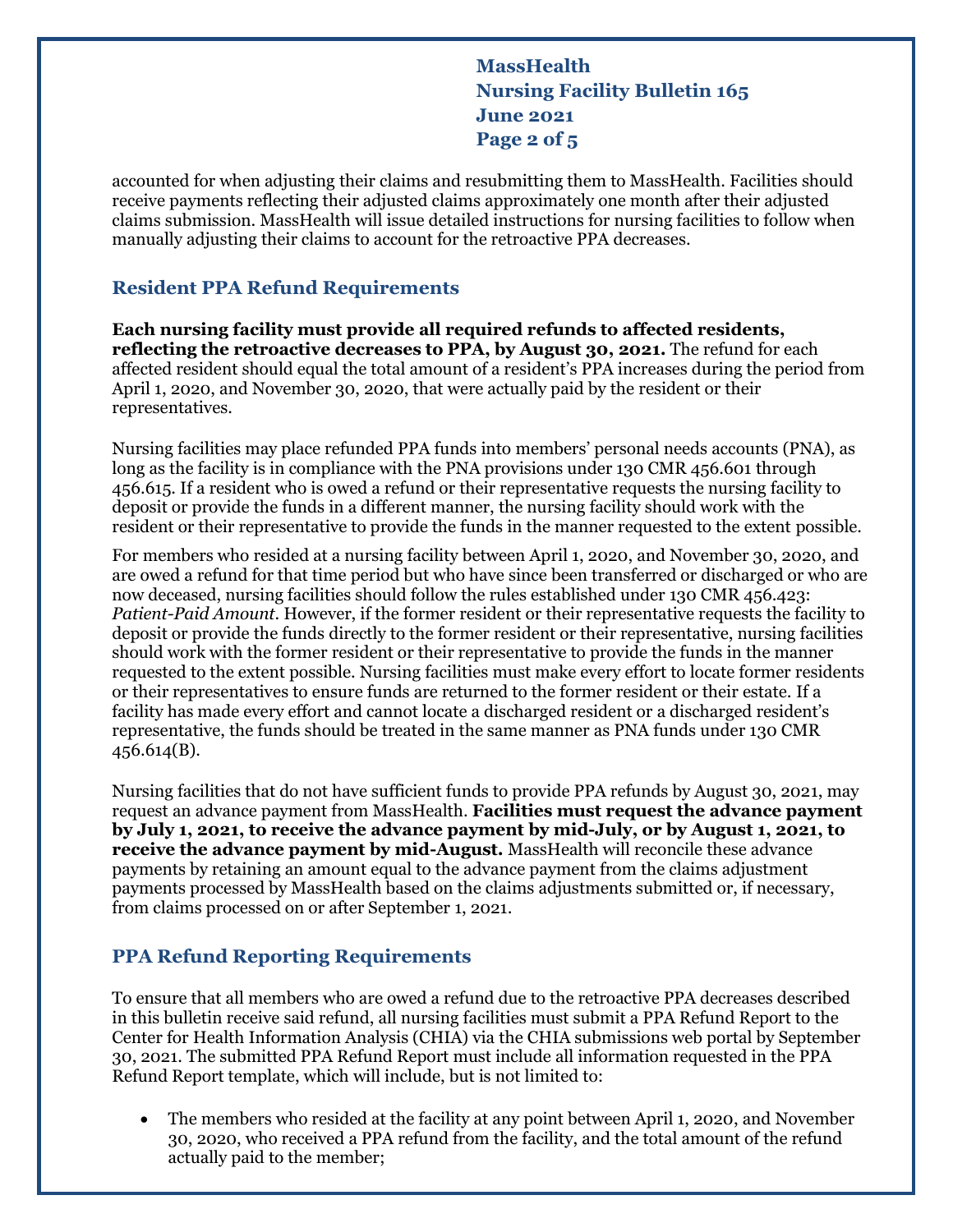**MassHealth Nursing Facility Bulletin 165 June 2021 Page 3 of 5**

- The members who resided at the facility at any point between April 1, 2020, and November 30, 2020, for whom MassHealth implemented a retroactive PPA decrease but who have not received a PPA refund from the facility equaling the total amount of the retroactive decrease. For each of these members, the facility must also indicate:
	- o what amount, if any, was refunded to the member or their representative; and
	- $\circ$  the reason for the incomplete refund (e.g. the member no longer resides at the facility and could not be located, the member did not pay the PPA increase when it was implemented, the member was in arrears with PPA amounts and the facility applied the refund to the members' debt, refund is in progress but not completed, etc.).

**The administrator or other appropriate representative from each nursing facility must submit the PPA Refund Report using the prescribed reporting form via the [CHIA](https://chiasubmissions.chia.state.ma.us/NHPDR/)  [Submissions web portal](https://chiasubmissions.chia.state.ma.us/NHPDR/) by September 30, 2021**, and must include all of the information described above as well as any additional information requested through the reporting from. A login is not required to access the CHIA Submissions web portal.

**In conjunction with the PPA Refund Report, the administrator or other appropriate representative from each nursing facility must also submit a signed and scanned copy of the executed attestation, attached to this nursing facility bulletin as Appendix A, that the information submitted through the PPA Refund Report is complete and accurate.**

### **Non-compliance**

All participating MassHealth nursing facility providers must submit the reporting and attestation forms required by this bulletin. If MassHealth determines through the information submitted in the report, or through other information available to MassHealth, that the facility has failed to provide the required PPA refunds to members or that the facility is requiring members to pay PPA amounts in a manner inconsistent with MassHealth PPA notices, the facility may be subject to overpayment or sanction action under 130 CMR 450.235: *Overpayments* and/or 130 CMR 450.238: *Sanctions: General*.

Further, if MassHealth determines that a nursing facility provider has made false or misleading representations through the submissions required by this bulletin, MassHealth may pursue sanctions against the provider under 130 CMR 450.238: *Sanctions: General*. MassHealth reserves the right to request and review documentation, conduct on-site audits, or use any information available to it to determine if a facility is accurately representing its PPA refunds through its submissions under this bulletin.

MassHealth will also refer providers to the Medicaid Fraud Division in the Attorney General's Office, as appropriate.

### **MassHealth Website**

This bulletin is available on th[e MassHealth Provider Bulletins](http://www.mass.gov/masshealth-provider-bulletins) web page.

[Sign up](https://www.mass.gov/forms/email-notifications-for-masshealth-provider-bulletins-and-transmittal-letters) to receive email alerts when MassHealth issues new bulletins and transmittal letters.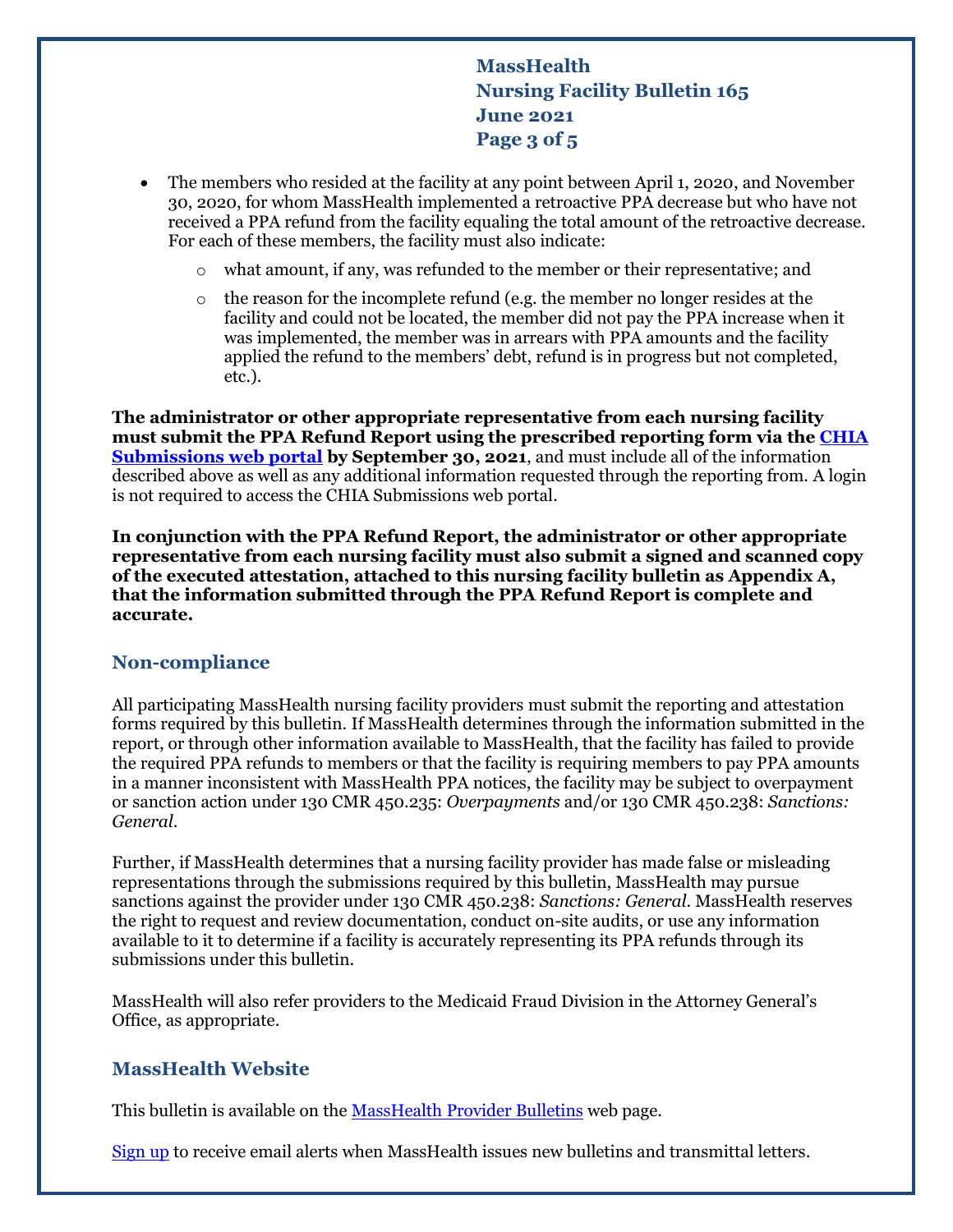**MassHealth Nursing Facility Bulletin 165 June 2021 Page 4 of 5**

# **Questions**

If you have questions about the information in this bulletin, please email your inquiry to [CHIANursingFacilityData@massmail.state.ma.us.](mailto:CHIANursingFacilityData@massmail.state.ma.us)